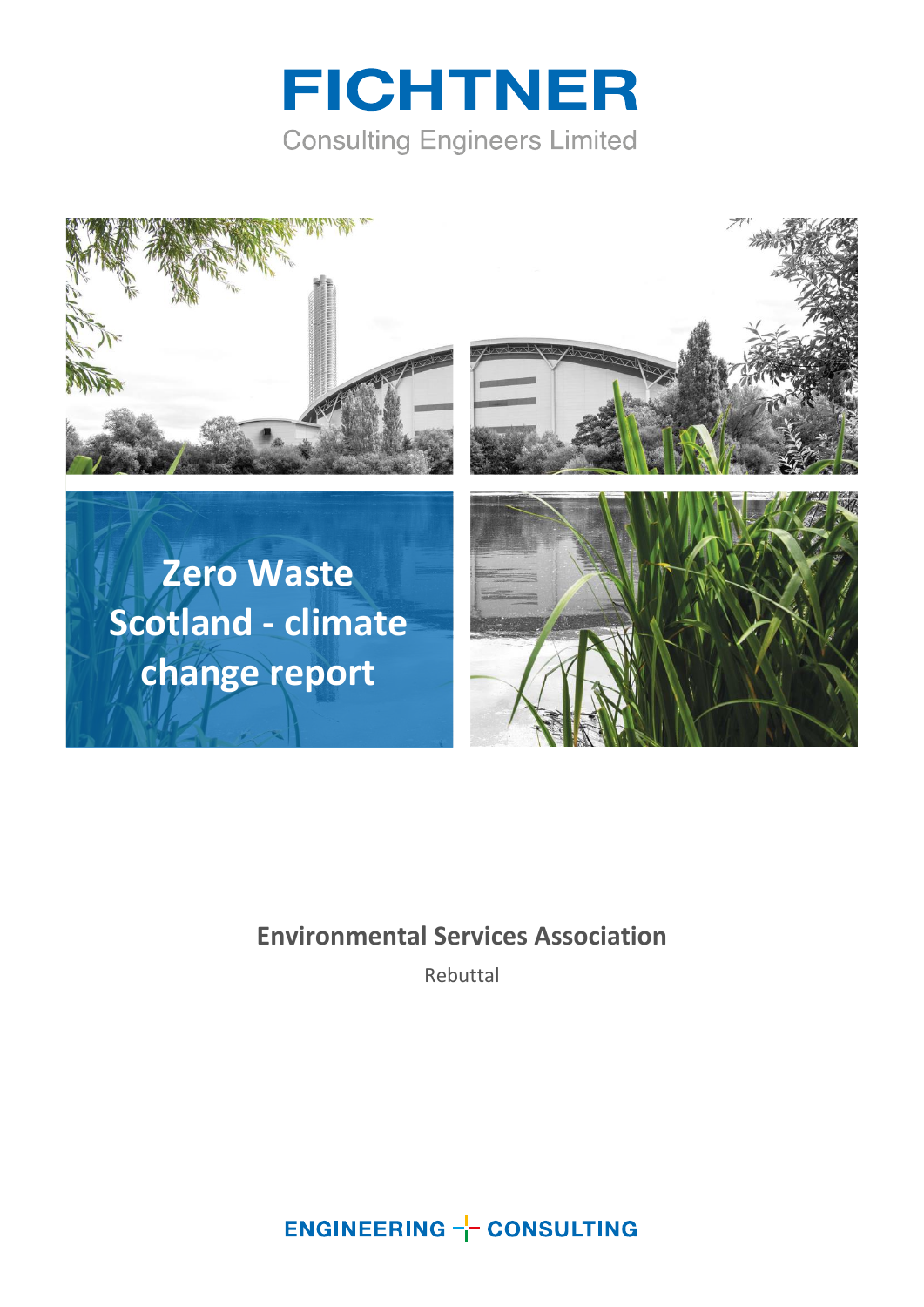## Document approval

|              | <b>Name</b>   | <b>Signature</b> | <b>Position</b>           | <b>Date</b> |
|--------------|---------------|------------------|---------------------------|-------------|
| Prepared by: | Stephen Othen |                  | <b>Technical Director</b> | 21/04/21    |
| Checked by:  | James Sturman |                  | Lead Consultant           | 21/04/21    |

### Document revision record

| <b>Revision no</b> | <b>Date</b> | <b>Details of revisions</b> | <b>Prepared by</b> | <b>Checked by</b> |
|--------------------|-------------|-----------------------------|--------------------|-------------------|
|                    | 01/02/21    | Unchecked draft             | <b>SMO</b>         |                   |
|                    | 17/02/21    | Revised draft               | <b>SMO</b>         | JRS               |
|                    | 21/04/21    | Final                       | <b>SMO</b>         | <b>JRS</b>        |

© 2021 Fichtner Consulting Engineers. All rights reserved.

This document and its accompanying documents contain information which is confidential and is intended only for the use of Environmental Services Association. If you are not one of the intended recipients any disclosure, copying, distribution or action taken in reliance on the contents of the information is strictly prohibited.

Unless expressly agreed, any reproduction of material from this document must be requested and authorised in writing from Fichtner Consulting Engineers. Authorised reproduction of material must include all copyright and proprietary notices in the same form and manner as the original and must not be modified in any way. Acknowledgement of the source of the material must also be included in all references.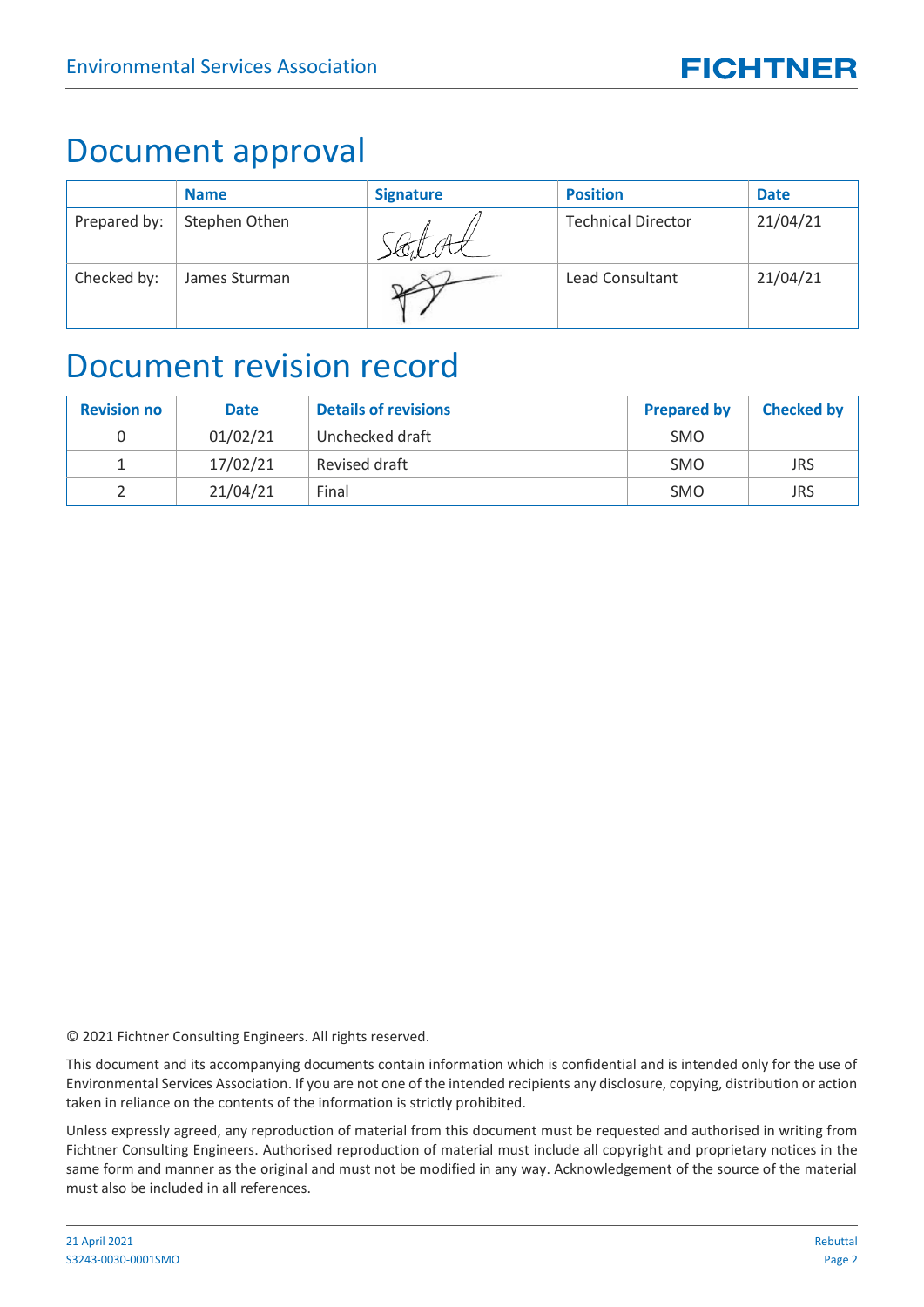## <span id="page-2-0"></span>Management Summary

Zero Waste Scotland (ZWS) published a report titled "The climate change impacts of burning municipal waste in Scotland – Technical Report" (the ZWS report) in October 2020. Due to concerns about the accuracy and methodology of this report, the Environmental Services Association (ESA) has commissioned Fichtner Consulting Engineers Ltd (Fichtner) to comment on the report in detail.

Fichtner considers that the ZWS report uses a flawed methodology and contains errors and inconsistencies which mean that the results are not dependable.

#### **Methodology Concerns**

ZWS has calculated the carbon intensity of power generation from waste and compared this with other forms of power generation, without giving any credit for the displacement of landfill. This is incorrect, as energy from waste serves a dual purpose unlike other forms of power generation, and is inconsistent with government guidance.

ZWS has also carried out a life cycle assessment to compare energy from waste with landfill. However, the approach is unreasonable, for two main reasons.

1. In Scotland, the management of municipal waste takes place at a number of levels. Waste is sorted by the householder, depending on the type of kerbside collection provided. The local authority then sorts the waste, to a varying degree, to remove recyclates and this can be done at dedicated facilities or at facilities co-located with landfill sites or energy from waste sites. The remaining residual waste is then either sent to landfill or used for energy recovery.

A life cycle assessment for residual waste should start with residual waste. ZWS does not take this approach. Instead, the life cycle assessment boundary includes pre-treatment at some, but not all, energy from waste plant and at the landfill site. This approach penalises energy from waste plants which receive sorted waste, even those these plants are operating in accordance with Scottish legislation and SEPA guidance. It also overstates the degree of recycling carried out at typical landfill sites in Scotland.

2. The lifecycle assessment is based on operational data for six EfW plants from 2018, including two gasification plants. At the time four of the six EfW plants were undergoing commissioning. This means that the data is not representative of future operations, particularly for the gasification plants which operated for limited hours and, when operating, were primarily SRF/RDF production facilities in 2018.

#### **Calculation Errors and Inconsistencies**

- 1. Due to a clear mathematical error, the report overstates the benefits of electrical generation from landfill sites by a factor of three.
- 2. In the lifecycle assessment, ZWS has given credit for electricity generation using the carbon intensity figure for industrial consumption of electricity, rather than the (higher) figure for marginal generation which ZWS claimed to have used.
- 3. ZWS appears to have used different waste compositions to calculate the carbon emissions from EfW plants and landfill. Furthermore, the assumptions on electricity generation from EfW plants are not consistent with the waste composition used.

Fichtner has used data in the ZWS report to recalculate the headline figures, correcting the methodological concerns and the calculation errors. Fichtner concludes that the net carbon intensity of one of the electricity-only plants, taking account of landfill displacement, is actually negative, at -96 gCO<sub>2</sub>e/kWh, compared to ZWS's figure of 565 gCO<sub>2</sub>e/kWh, and that the benefit of sending 1 tonne of residual waste to energy from waste compared to landfill was around 202 kgCO<sub>2</sub>e, compared to ZWS's figure of about 30 kgCO<sub>2</sub>e.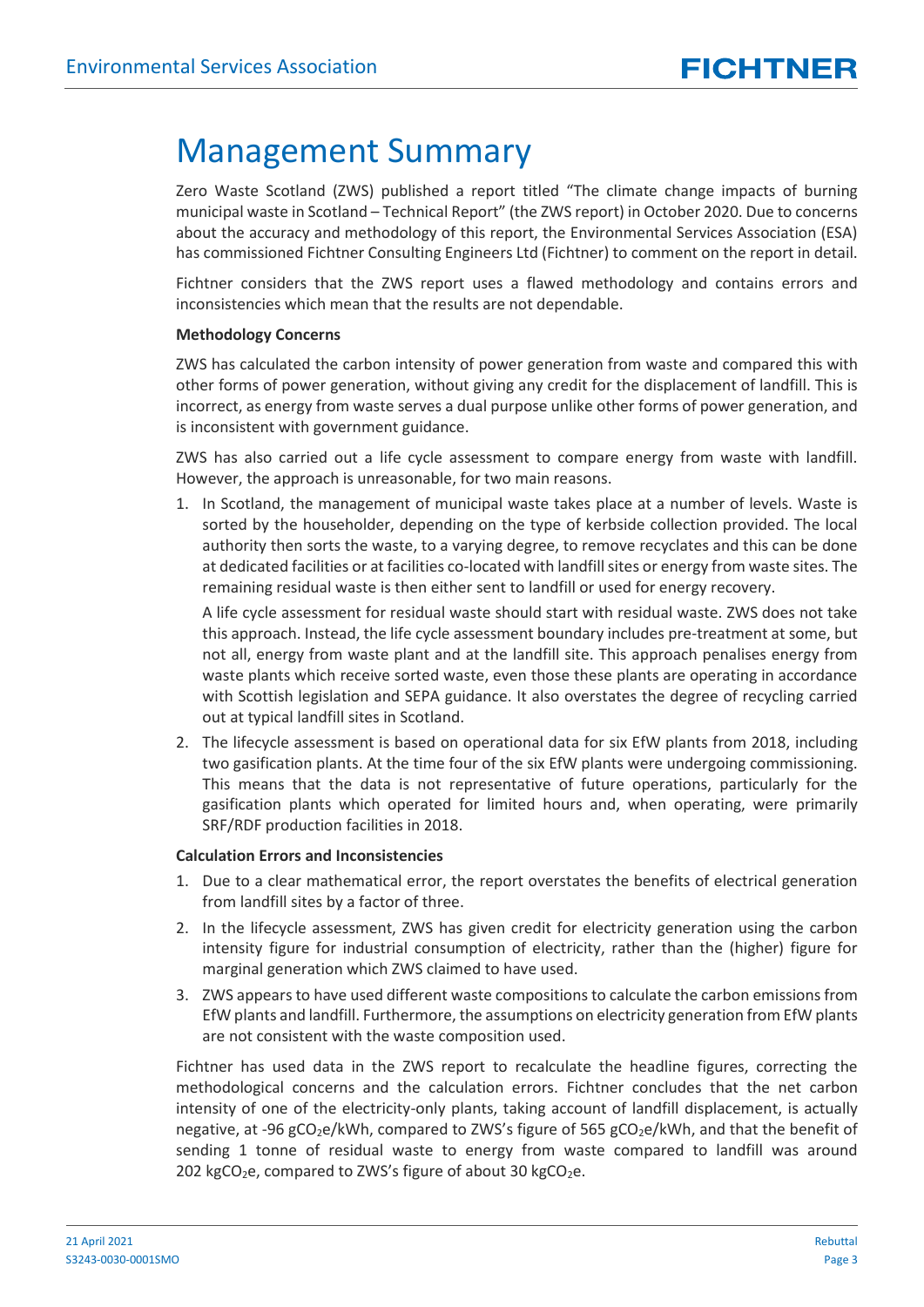## Contents

| $\mathbf{1}$   |     |       |         |  |  |
|----------------|-----|-------|---------|--|--|
|                | 1.1 |       |         |  |  |
|                | 1.2 |       |         |  |  |
|                | 1.3 |       |         |  |  |
|                |     |       |         |  |  |
| $\overline{2}$ |     |       |         |  |  |
| 3              |     |       |         |  |  |
|                | 3.1 |       |         |  |  |
|                | 3.2 |       |         |  |  |
|                | 3.3 |       |         |  |  |
|                |     | 3.3.1 |         |  |  |
|                |     |       | 3.3.1.1 |  |  |
|                |     |       | 3.3.1.2 |  |  |
|                |     |       | 3.3.1.3 |  |  |
|                |     | 3.3.2 |         |  |  |
|                |     | 3.3.3 |         |  |  |
|                | 3.4 |       |         |  |  |
|                |     |       |         |  |  |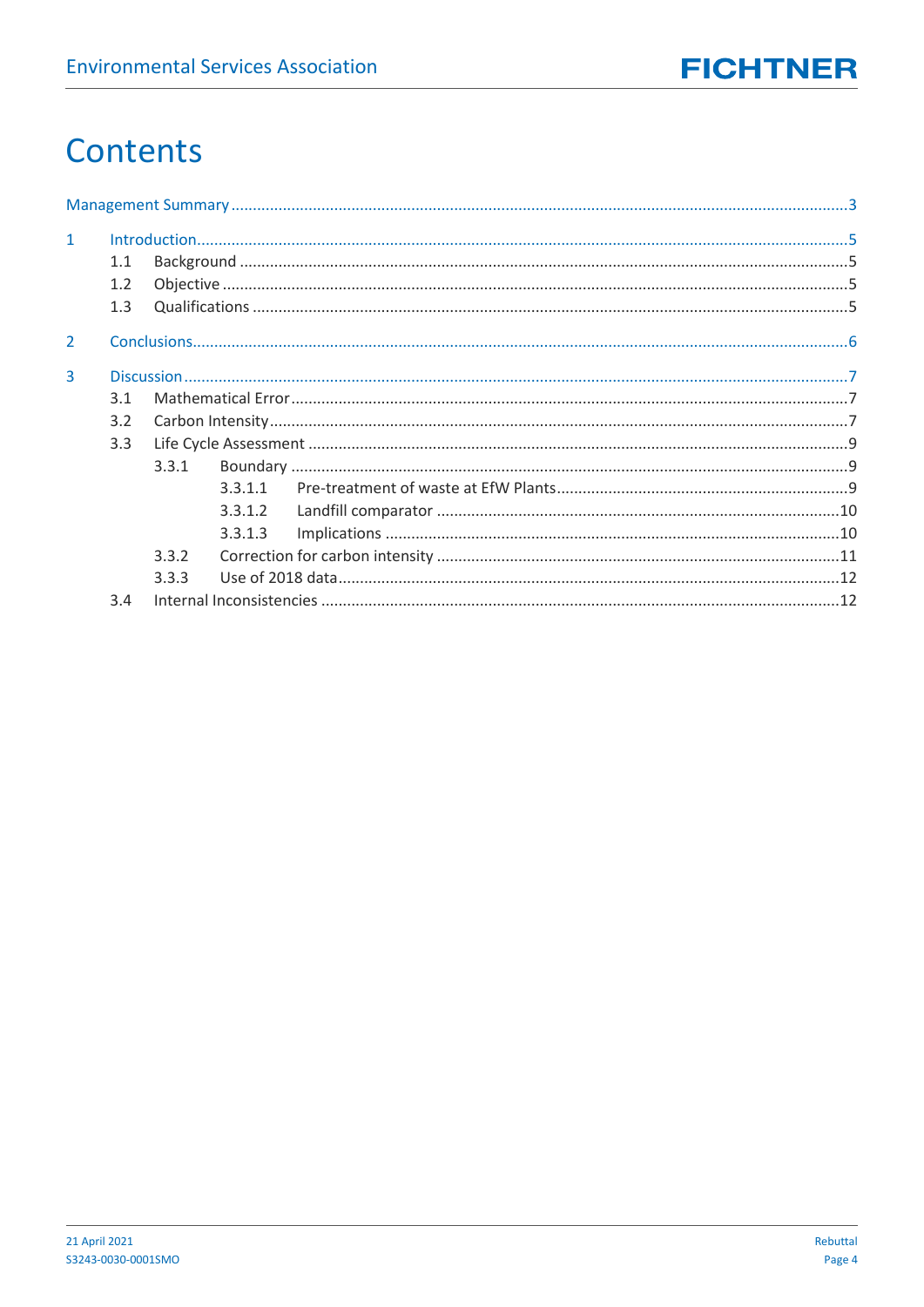## <span id="page-4-0"></span>1 Introduction

#### <span id="page-4-1"></span>1.1 Background

Zero Waste Scotland (ZWS) published a report titled "The climate change impacts of burning municipal waste in Scotland – Technical Report" (the ZWS report) in October 2020. Due to concerns about the accuracy and methodology of this report, the Environmental Services Association (ESA) has commissioned Fichtner Consulting Engineers Ltd (Fichtner) to comment on the report in detail.

The Scottish Environmental Services Association (SESA) met with the ZWS team on 5 November 2020, along with a number of industry representatives, and presented a number of the points made in this report. ZWS did not agree with most of the points raised, although it did undertake to produce a revised version with some updates due to a mathematical error.

#### <span id="page-4-2"></span>1.2 Objective

<span id="page-4-3"></span>The objective of this report is to set out, in detail, why Fichtner considers that the ZWS report is flawed.

#### 1.3 Qualifications

The author of this report, Stephen Othen, is a chartered chemical engineer with over 20 years of experience in the waste industry. He has been the responsible author for a number of climate change assessments of energy-from-waste plants and has given evidence at planning inquiries on this topic.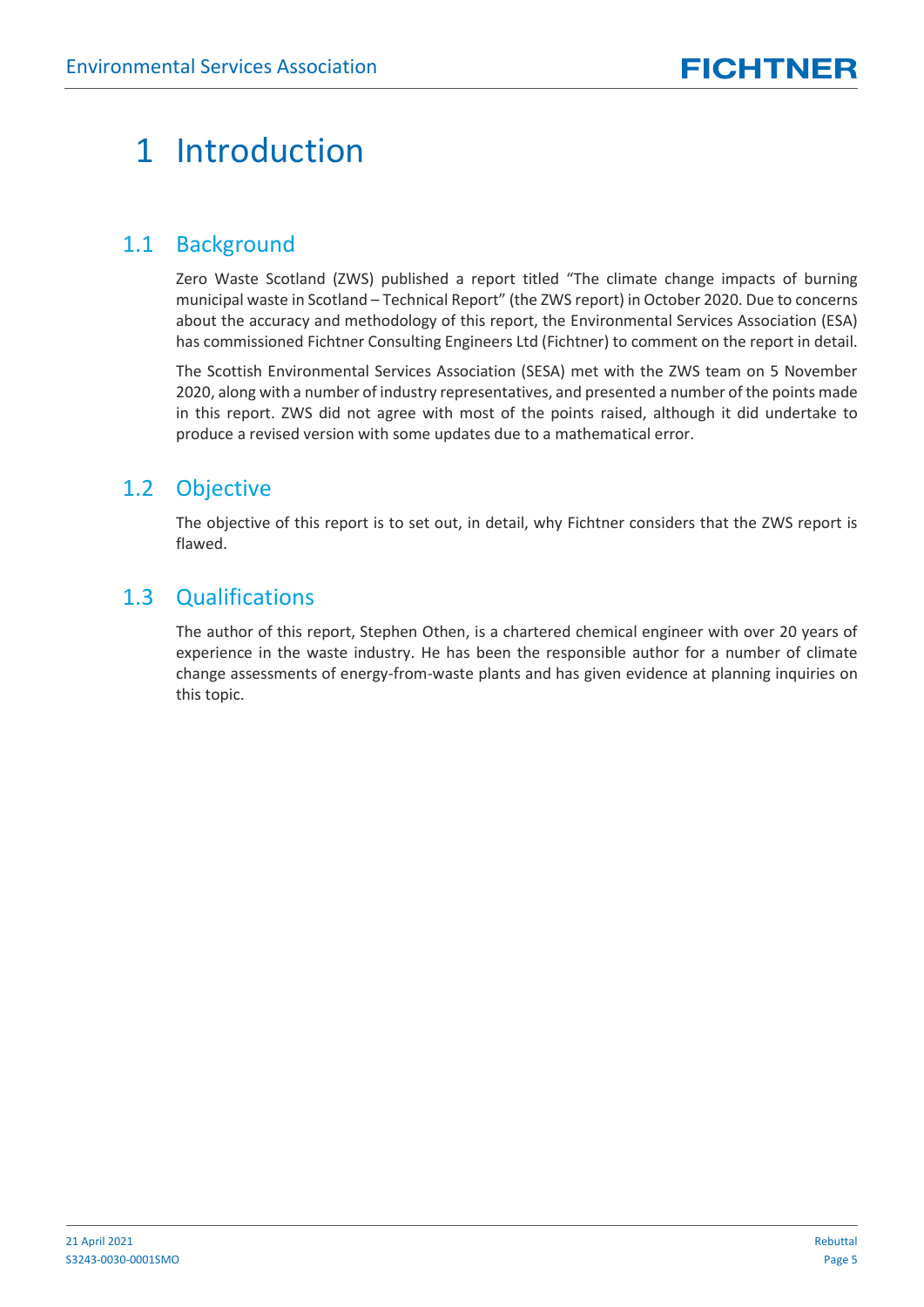## <span id="page-5-0"></span>2 Conclusions

For the following reasons, Fichtner considers that the ZWS report is flawed and cannot be used for determining future policy.

- 1. Due to a clear mathematical error, the report overstates the benefits of electrical generation from landfill sites by a factor of three.
- 2. ZWS has calculated the carbon intensity of power generation from waste without giving any credit for the displacement of landfill. This is incorrect, as energy from waste serves a dual purpose unlike other forms of power generation. ZWS's approach is inconsistent with government guidance; and also inconsistent with the second part of the ZWS report.
- 3. ZWS has also carried out a life cycle assessment, which does compare energy from waste with landfill. However, the boundaries for the life cycle assessment include pre-treatment of waste for landfill sites but not for most of the EfW plants. This is unreasonable.
	- a. Many EfW plants in Scotland receive waste which has already been sorted, in accordance with Scottish legislation and SEPA guidance. ZWS's approach penalises these plants.
	- b. ZWS has used a "representative" landfill site with 10% recycling. This does not appear to be representative of all Scottish landfill sites and is only reasonable for some landfill sites which are co-located with civic amenity sites or transfer stations.
	- c. The life cycle assessment should be considering the treatment of residual waste.
- 4. In the lifecycle assessment, ZWS has given credit for electricity generation using the carbon intensity figure for industrial consumption of electricity, rather than the figure for marginal generation which ZWS claimed to have used.
- 5. The lifecycle assessment is based on data from 2018, when four of the six plants were undergoing commissioning. This means that the data is not representative of future operations, particularly for the two gasification plants which were primarily operating as SRF/RDF production facilities in 2018.

Fichtner has used data in the ZWS report to recalculate the headline figures.

- 1. The carbon intensity has been recalculated using ZWS's figures and concluded that the net carbon intensity of one of the electricity-only plants is actually negative, at  $-96$  gCO<sub>2</sub>e/kWh, compared to ZWS's figure of  $565$  gCO<sub>2</sub>e/kWh.
- 2. It is estimated that the net greenhouse gas emissions of sending one tonne of residual waste to landfill are 432.7 kgCO<sub>2</sub>e, compared to ZWS's figure of 257 kgCO<sub>2</sub>e.
- 3. It is estimated that the net greenhouse gas emissions of sending one tonne of residual waste to electricity-only conventional energy from waste are 230.9 kgCO<sub>2</sub>e, compared to ZWS's figure of 227 kgCO<sub>2</sub>e. (This is because the various errors cancel each other out).
- 4. Hence, Fichtner considers that the benefit of sending 1 tonne of residual waste to energy from waste compared to landfill is around 202 kgCO<sub>2</sub>e, compared to ZWS's figure of about 30 kgCO<sub>2</sub>e.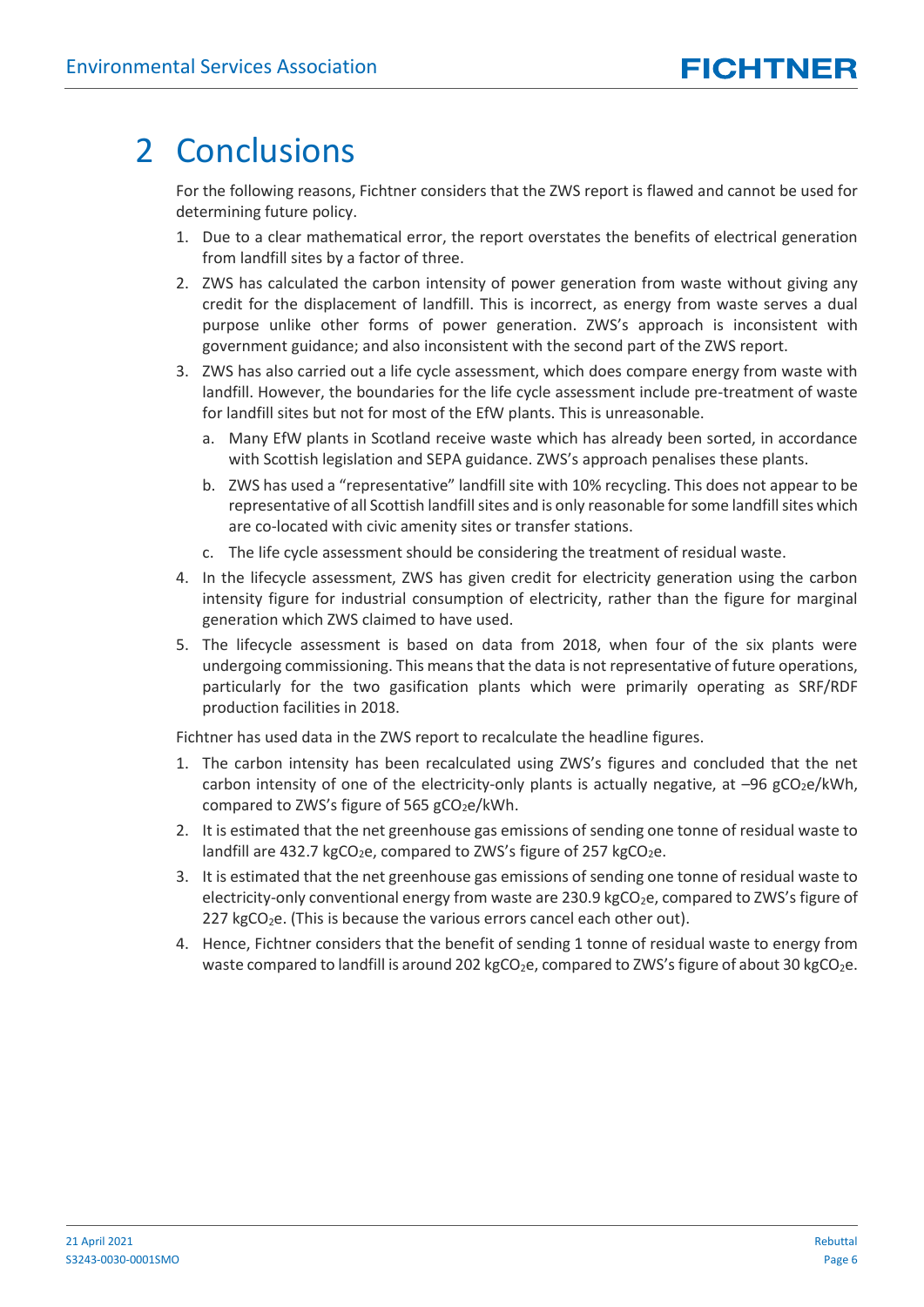## <span id="page-6-0"></span>3 Discussion

#### <span id="page-6-1"></span>3.1 Mathematical Error

Table 6 of the ZWS report states, that electricity generated from the collection of landfill gas displaces 122 kgCO<sub>2</sub>e/tonne of waste; and the ZWS report states in table 5, that electricity generated from the combustion of waste in a conventional energy from waste plant displaces 97-  $127 \text{ kgCO}_2$ e/tonne of waste. However, EfW plants generate considerably more electricity than landfill sites per tonne of waste, so these figures cannot be right.

We consider that the problem is equation 3 in the report, which has been calculated as follows:

Power generated per tonne of waste landfilled  $=$  Volume of methane captured and burnt

 $\times$  Density of gas  $\times$  NCV of gas

This equation correctly calculates the total energy in the landfill gas used to generate electricity. However, not all of this energy is converted to electricity. The equation should take into account the efficiency of the landfill gas engine, which is typically around 36%<sup>1</sup>. This means that the benefit from energy displacement should be approximately 44 kgCO<sub>2</sub>e/tonne.

It is noted that this is a fairly clear error in the data, as it should be well known that an EfW plant generates more power than a landfill site, and it is surprising that this was not identified through the peer review process undertaken by the Scottish Waste Data Strategy Group.

#### <span id="page-6-2"></span>3.2 Carbon Intensity

Within the Introduction, page 7 of the ZWS report, the basis of the report is set out:

*"Climate change impacts are measured in two ways in this study; carbon intensity and greenhouse gas emissions. Carbon intensity is a standard approach for comparing the climate change impacts of different energy generation technologies, such as gas fired power stations. EfW plants are classified as power stations for national emissions reporting purposes and while their primary purpose is waste treatment, part of their function is to provide energy. Therefore, a comparison to other energy generating technologies is appropriate. Life Cycle Analysis (LCA) methodology is used to assess the greenhouse gas emissions and savings of sending one tonne of municipal waste to a waste disposal route. It can be used to compare the climate change impact of waste management technologies with similar boundaries. In this study, EfW is compared to landfill." (*our emphasis)

ZWS then proceeds to carry out two separate assessments. However, the basis for the first of these assessments, concerning the carbon intensity of power generated, is flawed.

An energy from waste (EfW) plant carries out two functions, both of which have implications for carbon emissions. It diverts residual waste from landfill, and it generates electricity. Any assessment of the carbon benefits or costs of EfW needs to consider both of these functions, and ZWS does this in the life cycle assessment section of the report. However, ZWS does not do this in the carbon intensity section.

<sup>1</sup> DEFRA – Review of landfill methane emissions modelling (2014)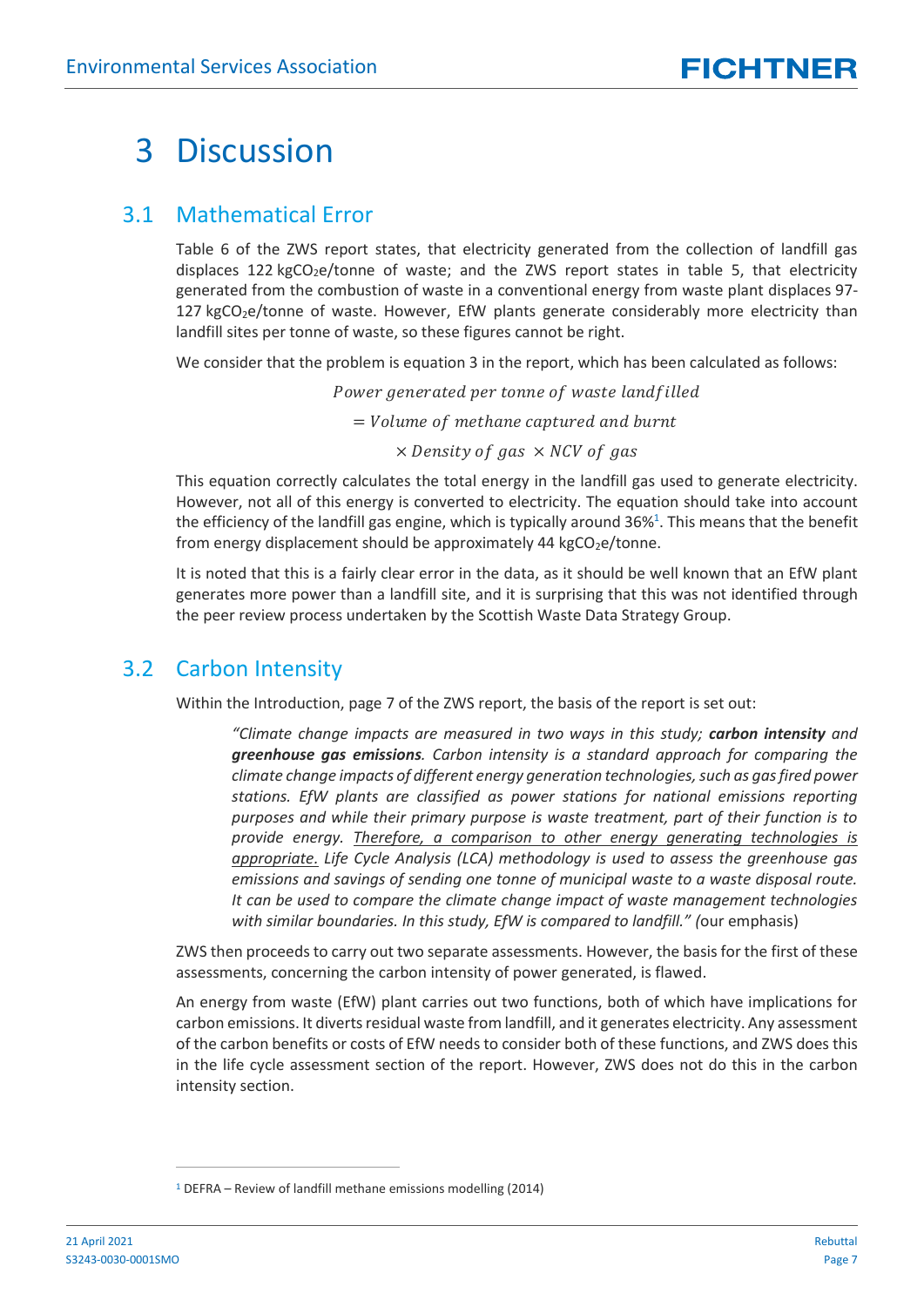Fichtner agrees that it could be helpful to compare the carbon intensity of power generated by an EfW plant with the carbon intensity of power generated by other means. However, the carbon intensity calculation needs to consider the avoided emissions from landfill, as other forms of power generation, such as CCGTs, wind or solar, do not displace waste from landfill. The calculation also needs to take account of the power which would have been generated if the waste had been sent to landfill.

A more correct approach is to calculate the following quantities for a fixed amount of waste:

- 1. The direct carbon emissions from the EfW plant. ( $C_{EFW}$ )
- 2. The power exported by the EfW plant. ( $E_{EfW}$ )
- 3. The direct carbon emissions from landfill.  $(C_{\text{landfill}})$
- 4. The power exported by the landfill. (Elandfill)

This means that:

- the effective increase in direct carbon emissions from sending waste to an EfW plant is  $C_{FFW}$  -Clandfill;
- the effective increase in power generation is E<sub>EFW</sub> Elandfill; and
- The effective carbon intensity of the additional power is  $\frac{C_{EfW}-C_{landfill}}{E_{EfW}-E_{landfill}}$ .

This effective carbon intensity is a fairer reflection of the carbon performance of an EfW plant when compared to other forms of power generation.

Fichtner attempted to use data from the ZWS report to illustrate the effect of this point for plant EOP1. Fichtner has focused on plant EOP1 as this plant has no heat export and no upfront MRF, which reduces the complexity of the calculation and makes it easier to extract the relevant data.

- As presented in Table 5 in the ZWS report, it has direct fossil carbon emissions of 412 kgCO<sub>2</sub>e/t and energy displacement of 127  $kgCO<sub>2</sub>/t$ . Furthermore, as presented in Table 3, it has a carbon intensity of 565 kgCO<sub>2</sub>e/MWh.
- As presented on page 18 of the ZWS report, the energy displacement is based on the UK carbon factors for marginal electricity generation, taken from the BEIS 'Valuation of energy use and greenhouse gas', dated 2019. The value of this carbon factor is not stated, but it can be calculated from the values above:
	- *Carbon intensity* =  $\frac{Carbon \, Emissions}{Power \, Ceny \, material}$ *Carbon Emissions*; hence *Power Generated* =  $\frac{Carbon\ Emissions}{Carbon\ Intensity}$ Carbon Intensity
	- Power Generated x Carbon Factor  $=$  Energy Displacement;
	- Hence Power Generated  $=$   $\frac{Energy Displacement}{Cayben$  Eastern  $\frac{rgy\ Displacement}{Carbon\ Factor} = \frac{Carbon\ Emissions}{Carbon\ Intensity}.$
	- Hence,

*Carbon Factor* =  $\frac{Carbon Intensity}{Carbon Emissions} x Energy Displacement = \frac{565}{412}$  $\frac{363}{412}x127 = 174.2$ 

- $-$  Hence, Power Generated = 412/565 = 0.729 MWh/t or 729 kWh/t.
- Therefore, as an aside, it appears that ZWS has used a value of 174 kg  $CO<sub>2</sub>e/MWh$ , or  $0.174$  kgCO<sub>2</sub>e/kWh, which is the figure for industrial consumption in 2018, rather than the long run marginal generation-based figure of  $0.291 \text{ kgCO}_2\text{e}/\text{kWh}$ . (The equivalent calculation for EOP3 gives the same result, which tends to confirm this.)
- As presented in Table 6 of the ZWS report, landfill has carbon emissions of 458 kgCO<sub>2</sub>e/te and energy displacement of 122 kgCO<sub>2</sub>e/te. As explained in sectio[n 3.1,](#page-6-1) this value should have been 44 kgCO<sub>2</sub>e/t. Assuming that ZWS has used the same carbon factor of 174 kgCO<sub>2</sub>e/MWh, this implies that landfill generates 44/174 = 0.252 MWh/t or 252 kWh/t.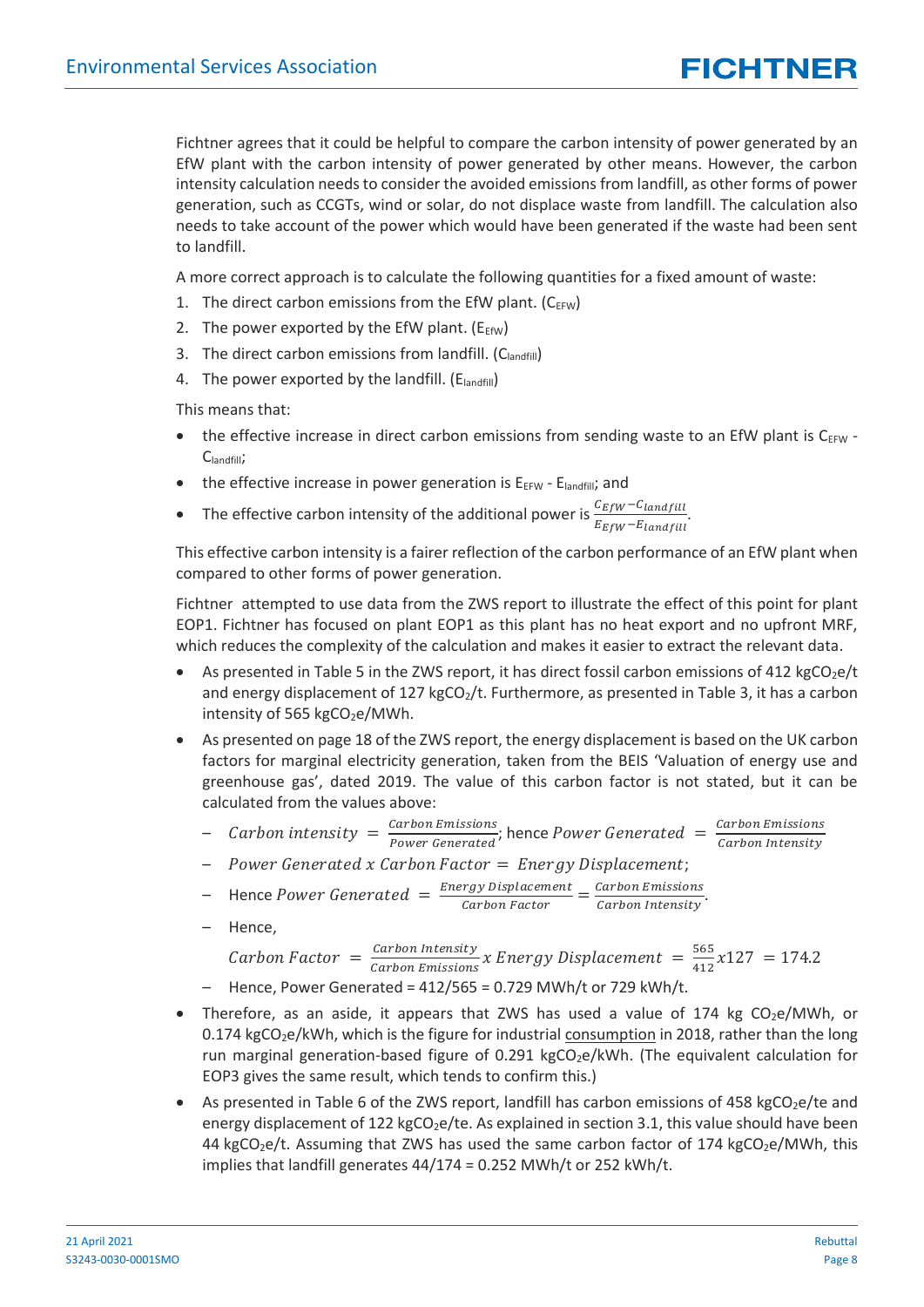• Therefore, the effective carbon intensity of the additional power generated by plant EOP1 compared to sending waste to landfill is  $\frac{412-458}{729-252}$  = -0.096 kgCO<sub>2</sub>e/kWh. In other words, the effective carbon intensity is negative, based on ZWS's own figures.

<span id="page-8-0"></span>However, this calculation does not take account of other potential carbon costs and benefits. This is done in the full life cycle assessment, which has been considered in section [3.3.](#page-8-0)

#### 3.3 Life Cycle Assessment

#### 3.3.1 Boundary

<span id="page-8-1"></span>The system boundaries for the life cycle assessment are shown in section 2.3 of the ZWS report. In all three cases (incineration, gasification and landfill), the boundary includes sorting or preprocessing at the same site as the main process. However, this means that the assessment is not really comparing processes for residual waste. This is because, in some cases, companies or local authorities choose to co-locate sorting, recycling and treatment facilities with EfW plants or landfills, and in some cases the sorting, recycling and treatment facilities are located elsewhere.

The management of household and commercial waste in Scotland, and indeed elsewhere in the world, is carried out by a number of parties and at a number of stages. It starts with the householder separating waste into different types, depending on the different collection services (and deposit services) provided. The element of household waste which is not sorted is then managed by the local authority, or its contractor. Depending on the collection service provided, the unsorted waste can be sent directly to landfill or incineration for final treatment, or more commonly sent via some form of sorting process or mechanical/biological treatment to extract further recyclable materials. The sorting process can happen at a dedicated facility, local to the waste source, or at a more centralised dedicated facility, or at a facility co-located with the landfill site or energy-from-waste plant.

<span id="page-8-2"></span>The point is, after the collection and sorting processes have been completed, the remaining residual waste has two potential routes for final treatment – energy from waste or landfill. Therefore, the life cycle assessment of these two alternatives needs to start with the residual waste.

#### 3.3.1.1 Pre-treatment of waste at EfW Plants

ZWS has set a boundary at an earlier point in the process, but this means that the plants are not treated consistently.

- EOP1 (Dunbar) and EOP3 (Miller Hill) are both stand-alone EfW plants with no pre-treatment onsite. This is because any source segregation or pre-treatment is carried out elsewhere.
	- At EOP1, the waste is delivered from two local councils. In one case, the waste is pre-treated at a waste treatment centre to remove ferrous metal, non-ferrous metals and dense plastics. The other council operates a kerbside collection scheme which removes these materials.
	- The waste for EOP3 comes from three local councils. All three of the councils operate separate kerbside collections, including food waste collections. All of the councils specifically have derogations under the Waste (Scotland) Regulations 2012 to confirm that dense plastics have already been removed and so do not need to be removed before incineration and two have the same derogation for metals.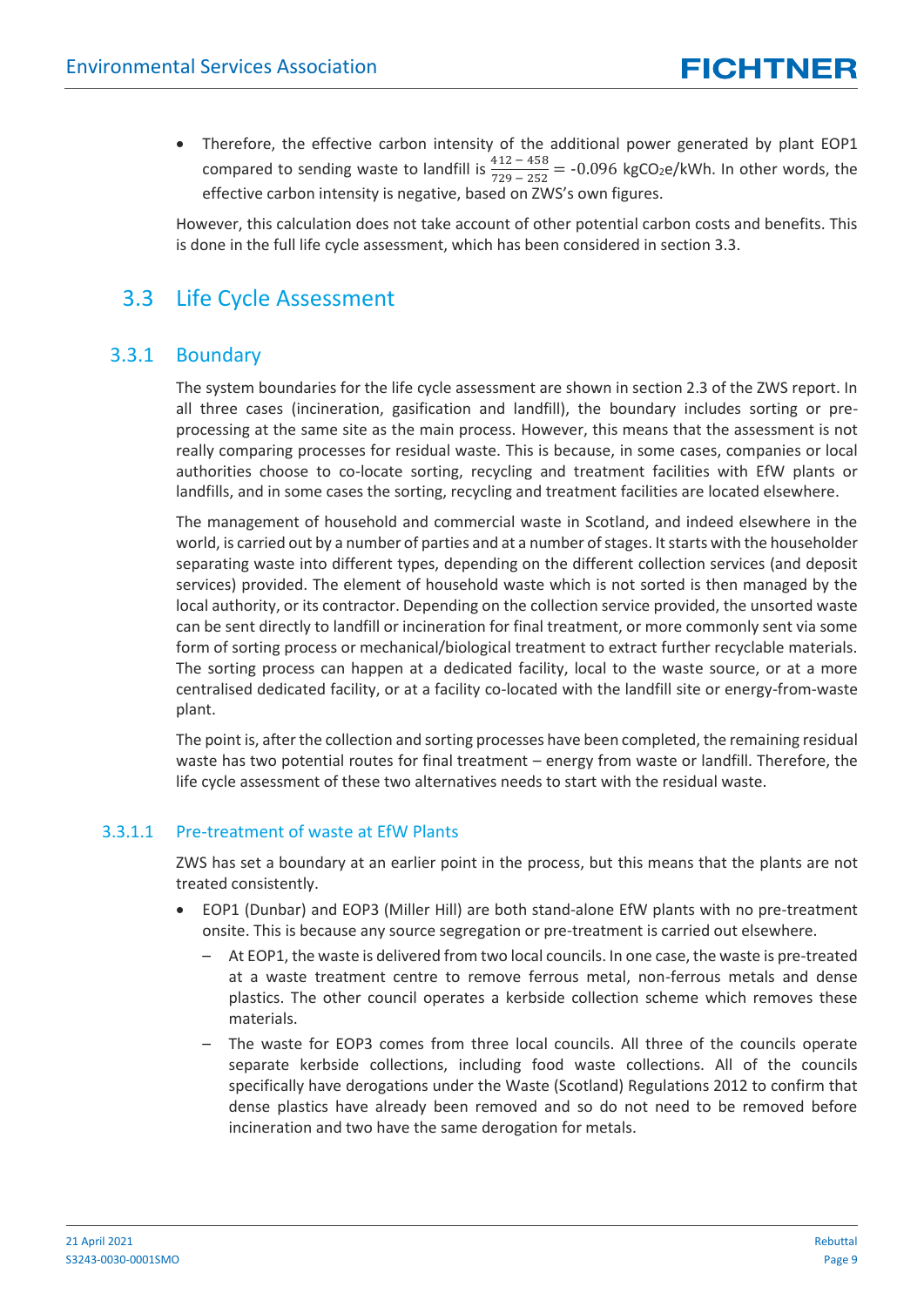- All of the waste delivered from councils to both plants has been confirmed, by SEPA, to comply with the pre-treatment requirements of the Thermal Treatment of Waste Guidelines.
- EOP2 (Dundee) has a small amount of pre-treatment to prepare the waste for the fluidised bed.
- GAS1 (Glasgow) has a MRF on-site but it was barely operational in 2018.
- GAS2 (Levenseat) has a MRF to prepare the fuel.
- <span id="page-9-0"></span>• HOP1 (Shetland) has no pre-treatment.

#### 3.3.1.2 Landfill comparator

In the ZWS report, the comparator to EfW is a landfill site at which around 10% of the incoming waste is removed for recycling. This is based on an unnamed "representative" landfill site in Scotland. We have reviewed the site returns data for 2018, published by SEPA<sup>2</sup>, to see whether this is representative.

- There were 39 operational landfill sites listed for household and commercial waste. Some of these have other waste management activities present as well, such as civic amenity sites or transfer stations. Only 13 are listed as only landfill sites.
- Looking at the 39 sites overall, they received 3,754,872 tonnes of waste in 2018 and exported 438,966 tonnes, or 11%. However, 272,198 tonnes of the export was landfill leachate, so the actual export of solid waste was only 166,768 tonnes, or 4.4% of the input.
- The 13 sites which are only landfill sites received 990,627 tonnes of waste and only exported 1,695 tonnes of solid waste. This is reasonable, as these sites are purely disposal facilities. The other 26 sites received 2,764,245 tonnes of waste and exported 165,072 tonnes, or 6.6%, of solid waste. This may not all have been recycled.
- This suggests that the landfill site selected by ZWS as "representative", which separated about 10% of its waste as recycling, may not have been typical. In fact, three of the sites had very high waste exports (50% or more), which suggests that they were operating more as waste transfer and waste treatment facilities, and only eight other sites had exports of 10% or more.

#### 3.3.1.3 Implications

<span id="page-9-1"></span>It is clear from this discussion that ZWS's approach to the boundary is unreasonable.

- It penalises EOP1 and EOP3 specifically, as these plants manage their feedstock in line with SEPA's Thermal Treatment of Waste Guidelines by accepting a pre-processed residual waste, so that only residual waste is processed within the waste incineration plant.
- It gives too much credit to landfill sites by giving them credit for separate of recyclates carried out at waste treatment sites which happen to be co-located with landfill sites.

Fichtner considers that allowing extra benefit for the pre-treatment of the waste to remove recyclates puts an unfair disadvantage on those facilities which arrange for the recyclates to be removed off-site. It is also illogical, as it means that an EfW plant with an on-site pre-treatment plant performs much better than an EfW plant where pre-treatment is undertaken off-site, or where the waste is segregated at source.

Fichtner considers that it would be more appropriate to set the life cycle assessment boundary after the waste separation processes, so that the assessment is specifically considering options for treating residual waste.

<sup>2</sup> <https://www.sepa.org.uk/data-visualisation/waste-sites-and-capacity-tool/> [Accessed in December 2020]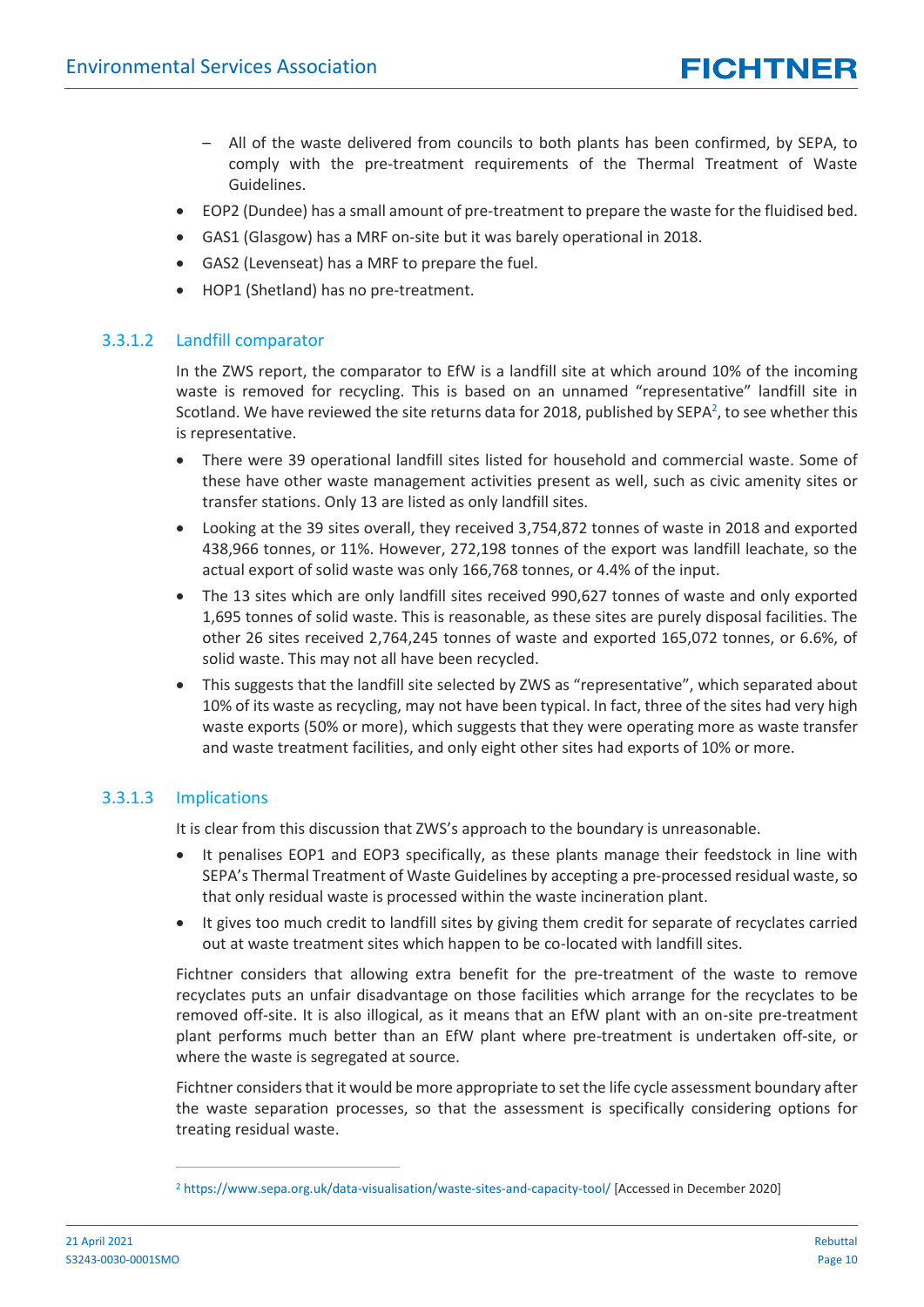The numerical implications of this are significant. Carbon savings from recycled materials were estimated to be 84 kgCO<sub>2</sub>e/tonne of waste processed in a landfill (using carbon factors from the Scottish Carbon Metric). The equivalent figures for the three conventional EfW plants considered are 14, 78 and 20 kgCO<sub>2</sub>e/tonne of waste for plants EOP1, EOP2 and EOP3 respectively, with an average of 37.3 kgCO<sub>2</sub>e/tonne of waste. However, the figures for EOP1 and EOP3 are only for metals recovered from the bottom ash, so the contribution from the pre-treatment of waste is only around 60 kgCO2e/tonne for EOP2.

The ZWS report suggests that 10% of waste sent to landfill is removed for recycling. This suggests that the Greenhouse Gas Emissions in Table 6, apart from the pre-landfill removals, are for 900 kg of waste rather than 1 tonne. Hence, the GHG emissions per tonne of residual waste have been recalculated, also correcting the mathematical error identified in sectio[n 3.1:](#page-6-1)

- Methane releases = 458 kg CO2e for 900 kg of waste, or  $458/0.9 = 508.9$  kgCO<sub>2</sub>e/te
- Process emissions = 5 kg  $CO<sub>2</sub>e$  for 900 kg of waste, or  $5/0.9 = 5.6$  kg $CO<sub>2</sub>e$ /te
- Energy displacement = 44 kg CO<sub>2</sub>e for 900 kg of waste, or  $44/0.9 = 48.9$  kgCO<sub>2</sub>e/te
- Hence, Net GHG Emissions per tonne of residual waste =  $508.9 + 5.6 48.9 = 465.6$  kgCO<sub>2</sub>e/te

The ZWS report doesn't confirm how much waste was exported from EOP2. However, the same waste input was used for all of the EfW plants but the direct carbon emissions from EOP2 were only 78.2% of the direct carbon emissions from EOP1 and EOP2. This suggests that only 782 kg of each tonne of waste was residual waste processed by incineration. Hence, the GHG emissions per tonne of residual waste has been recalculated, as follows:

- Fossil carbon embedded in waste = 412 kg  $CO<sub>2</sub>e/te$
- Process activities = 35 kg  $CO<sub>2</sub>e/te<sup>3</sup>$
- Energy displacement =  $101/0.782 = 129$  kg CO<sub>2</sub>e/te
- Metals recovery = 17 kg  $CO<sub>2</sub>e/te$  (average of EOP1 and EOP3).
- Hence, Net GHG Emissions per tonne of residual waste =  $412 + 35 129 17 = 301 \text{kg} \cdot \text{C}$

Therefore, the average figure from EOP1 (297), EOP2 (301) and EOP3 (332) would be 310 kgCO<sub>2</sub>e/te.

<span id="page-10-0"></span>This implies that the benefit of electricity-only energy from waste plants over landfill should have been calculated as  $465.6 - 310 = 165.6$  kgCO<sub>2</sub>e/te. This can be compared to the ZWS headline conclusion of 30 kgCO<sub>2</sub>e/te.

#### 3.3.2 Correction for carbon intensity

As noted in section [3.2,](#page-6-2) it appears that the ZWS report has used a carbon intensity value for electricity generation of 174 kg  $CO<sub>2</sub>e/MWh$ , or 0.174 kg $CO<sub>2</sub>e/kWh$ , which is the figure for industrial consumption in 2018, rather than the long run marginal generation-based figure of 0.291 kgCO<sub>2</sub>e/kWh. The Net GHG emissions have been recalculated to correct for this error.

- 1. For landfill, the benefit of electricity displacement per tonne of residual waste should be 48.9 x  $0.291/0174 = 81.8 \text{ kgCO}_2$ e/te, giving Net GHG emissions of 508.9 + 5.6 – 81.8 = 432.7 kgCO<sub>2</sub>e/te.
- 2. A similar calculation for EOP1, EOP2 and EOP3 gives the following results:
	- a.  $EOP1 211.8 \text{ kgCO}_2$ e/te.
	- b.  $EOP2 214.1 \text{ kgCO}_2$ e/te.
	- c.  $EOP3 266.9$  kgCO<sub>2</sub>e/te

<sup>&</sup>lt;sup>3</sup> ZWS assumed that the process emissions for the three EOP plants would be the same, even though EOP2 has additional separate equipment. This seems unlikely, so we have not changed this figure.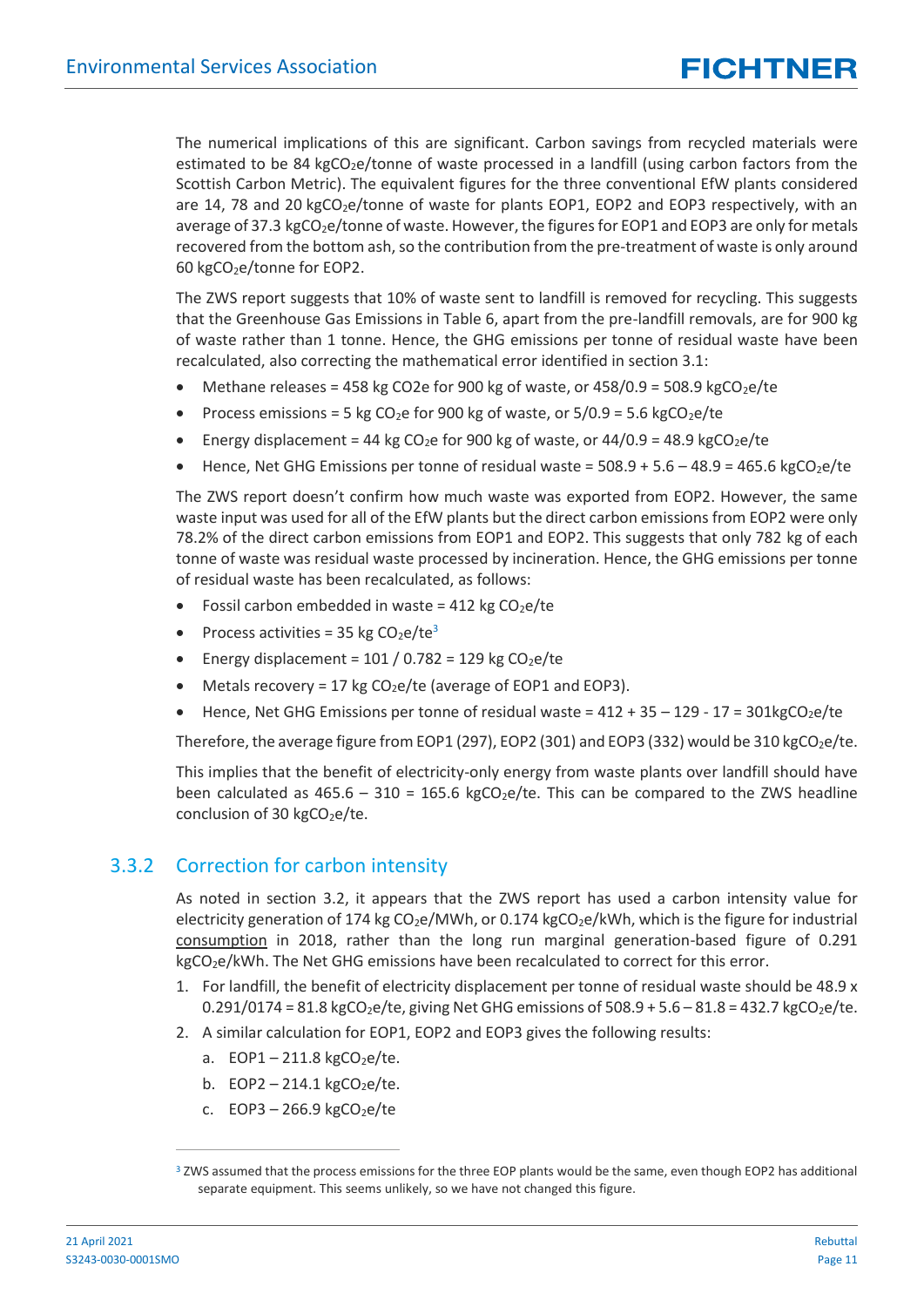d. Average =  $230.9$  kgCO<sub>2</sub>e/te

<span id="page-11-0"></span>This implies that the benefit of electricity-only energy from waste plants over landfill should have been calculated as  $432.7 - 230.9 = 201.8 \text{ kgCO}_2\text{e}/\text{te}.$ 

#### 3.3.3 Use of 2018 data

The ZWS report uses operational data from 2018 and draws conclusions from this data for future policy. However, 2018 was not a representative year. As ZWS notes in Table 1, only two of the plants (EOP2 and HOP1) were fully operational in 2018.

- EOP1 and EOP3 were both commissioned in 2018 and so the data reflects partial operation. It is likely that the plants will have operated less efficiently during commissioning.
- GAS1 and GAS2 were also being commissioned in 2018. The waste pre-treatment plants were operating earlier than the gasification plants, so both sites were primarily operating as RDF/SRF production facilities, exporting 70% and 82% of input waste as RDF/SRF respectively. Hence, any comments on the performance of GAS1 and GAS2 are not relevant for future operations.

#### <span id="page-11-1"></span>3.4 Internal Inconsistencies

It is important, when carrying out a life cycle assessment to compare two alternatives, that the comparison is carried out on a consistent basis. In this case, where ZWS is comparing two alternatives for treating residual waste, it is important that both alternatives are assessed using the same waste and that all of the calculations use this waste. This is because the performance of an EfW plant will vary depending on the waste composition. For example, if the calorific value of the waste is higher, then the EfW plant will generate more power per tonne of waste, and the ash production will vary depending on the as content of the waste.

As explained in section 3.3.1, the boundary selection introduces inconsistencies. However, the details of the life cycle assessment are also inconsistent.

- 1. Section 2.1 of the ZWS report presents the waste composition used in the study in terms of waste fractions. ZWS does not state the calorific value or ash content of this waste.
- 2. Section 2.2 of the ZWS report calculates a method for calculating carbon intensity of EfW plants. As explained in sectio[n 3.2,](#page-6-2) this is considered to be misleading. However, it is also inconsistent.
	- a. The carbon emissions from burning waste are calculated from the fossil carbon content of the waste stated in section 2.1 of the ZWS report.
	- b. The power generated from waste is calculated, in effect, by assuming that the net calorific value of the waste is 9.5 GJ/t for electricity-only incinerators and 12.1 GJ/t for gasifiers. Clearly, one of these values (possibly both) must be inconsistent with the waste composition from section 2.1.
	- c. The other input for the power generation is the efficiency of the plant, taken from the relevant heat and power plan. This is reasonable, but means that the power generation, in this calculation, is not linked to the actual performance of the plant.
- 3. Section 2.3 of the ZWS report presents the life cycle assessment methodology.
	- a. The carbon emissions from burning waste use the waste composition from section 2.1 and the waste throughput reported to SEPA. It appears that ZWS has assumed that the waste composition is the same for all plants.
	- b. The emissions avoided from energy displacement appear to use the same electricity generation figures as for section 2.2. If so, they are based on plant efficiency figures which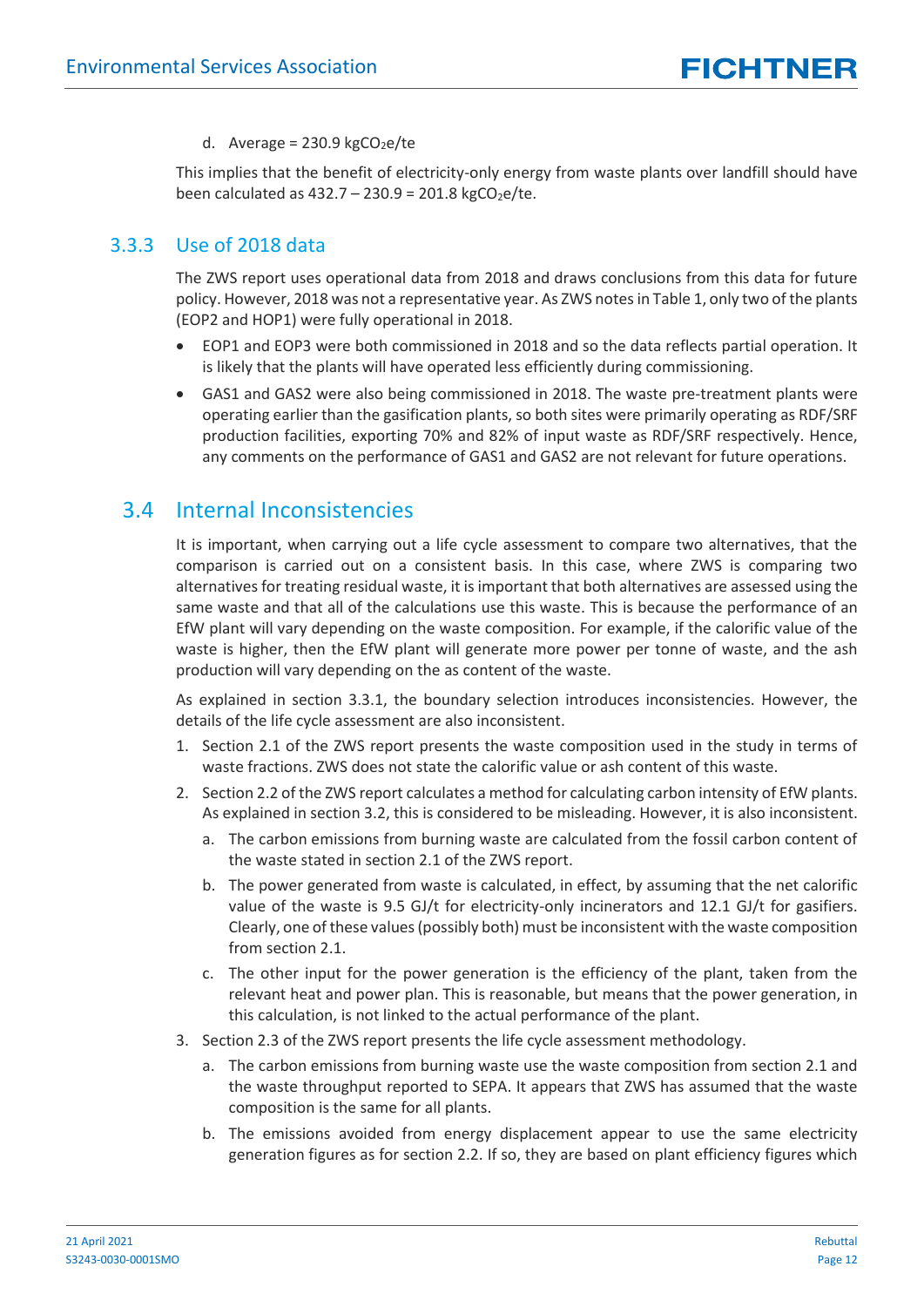may or may not represent actual operation and waste NCV which is inconsistent with the actual or design waste composition.

4. Section 2.4 of the ZWS report presents the life cycle assessment methodology for landfill. The parameters for landfill gas are based on a waste composition from a DEFRA study from 2014. This waste contained 12.1% fossil carbon and 13.6% biogenic carbon, which is inconsistent with the waste composition used for the EfW plants of 10.9% fossil carbon and 14.7% biogenic carbon.

The sensitivity assessment carried out by ZWS, and illustrated in figure 13 of the ZWS report, show that using waste with a higher fraction of biogenic carbon results in landfill emissions increasing. Hence, if ZWS had used the same waste composition for the landfill assessment as for the EfW assessment, the landfill emissions would have been higher.

These inconsistencies between and within the calculations mean that the results cannot be considered to be dependable.